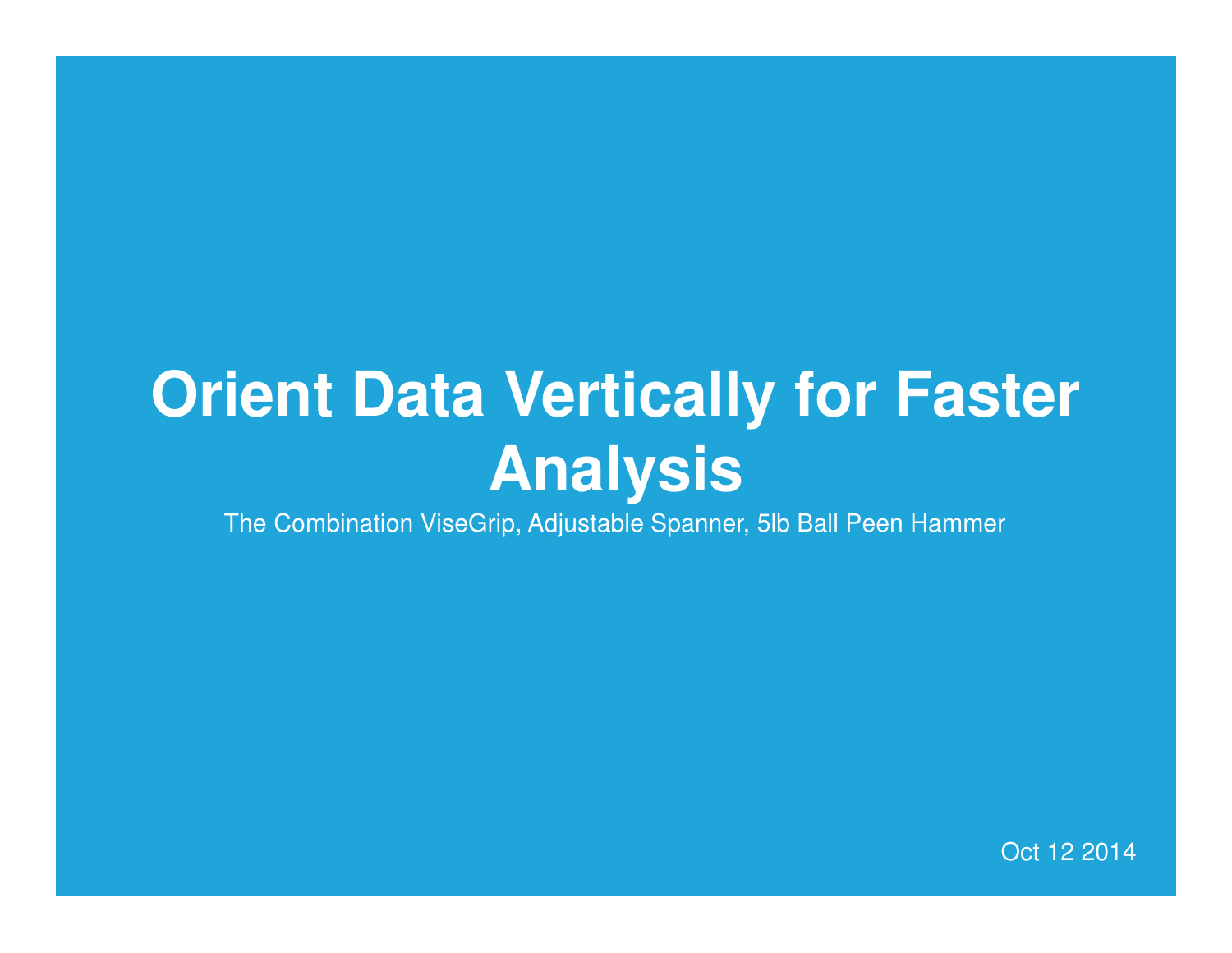# This is close



\*\*Techzonics.com

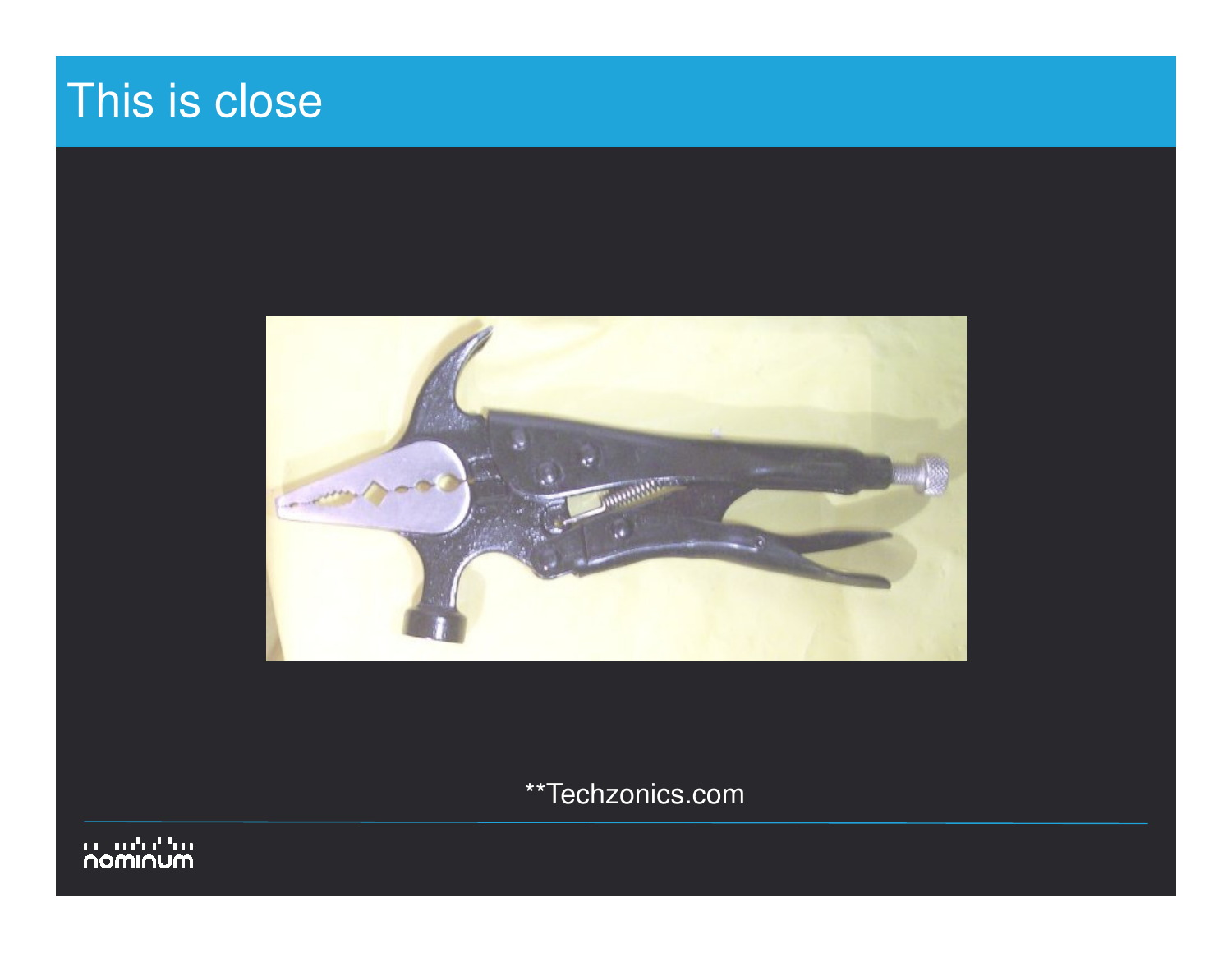### Agenda

Column Store TechnologyAvailable Technologies $\sim$  Infinidb, Infobright, VerticaData Wrangling– Name splitting, ip to integer conversions**Performance**  $\mathcal{L}_{\mathcal{A}}$ Name splitting, ip to integer conversions

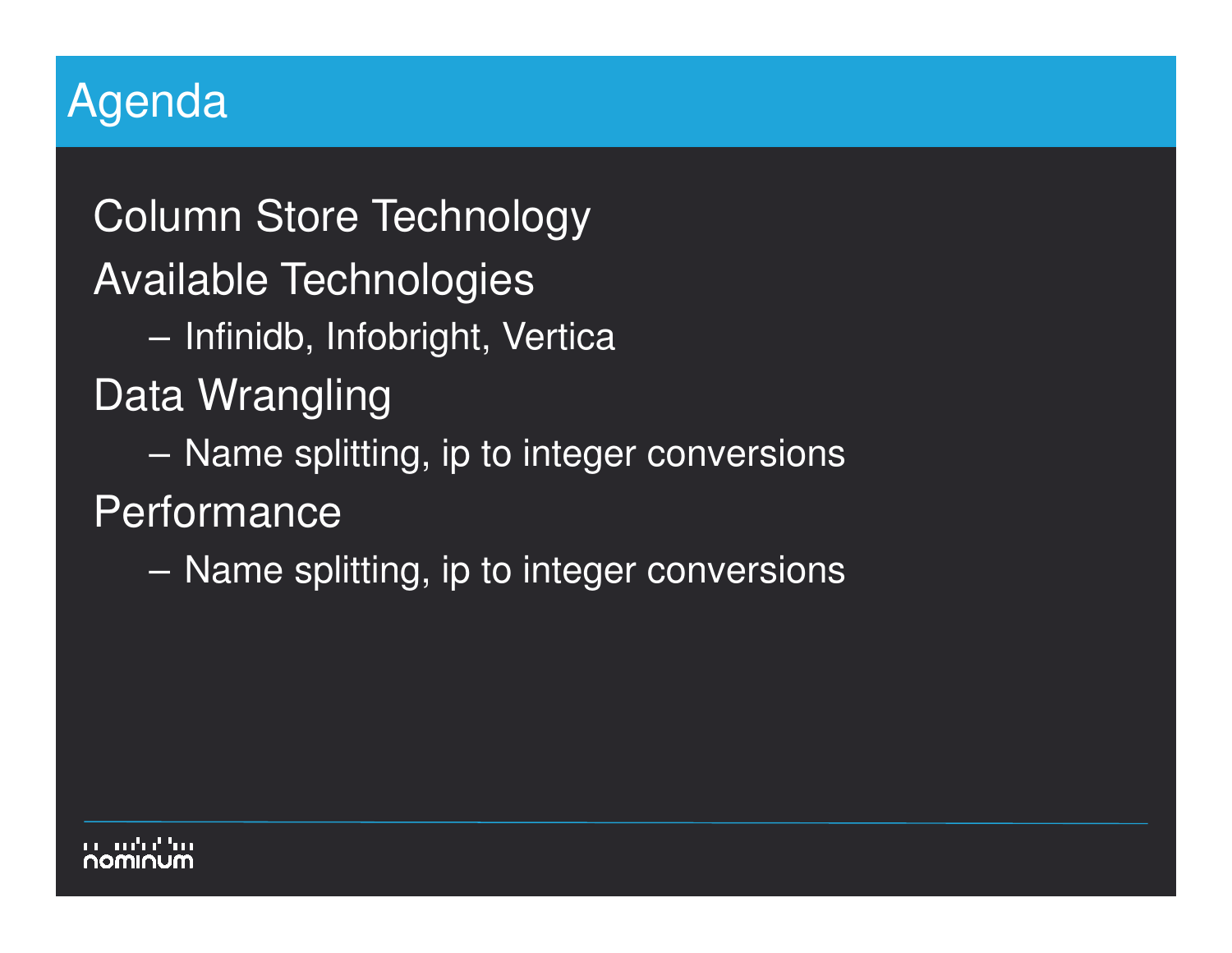# Column Store Technology (Thanks Wikipedia\*)

### Row Orientation

| <b>EmpID</b>   | Lastname  | <b>Firstname</b> | <b>Salary</b> |
|----------------|-----------|------------------|---------------|
| 10             | Horton    | <b>Tim</b>       | 100000        |
| $\overline{1}$ | Lightfoot | Gordon           | 100001        |

## Typically stored as

001:10,Horton,Tim,10000; 002:12, Lightfoot, Gordon,100001

### Column Orientation

10:001,12:002;Horton:001,Lightfoot:002;Tim:001,Gordon:002;100000:001,100001:002

\*Based on http://en.wikipedia.org/wiki/Column-oriented\_DBMS

#### an ma'an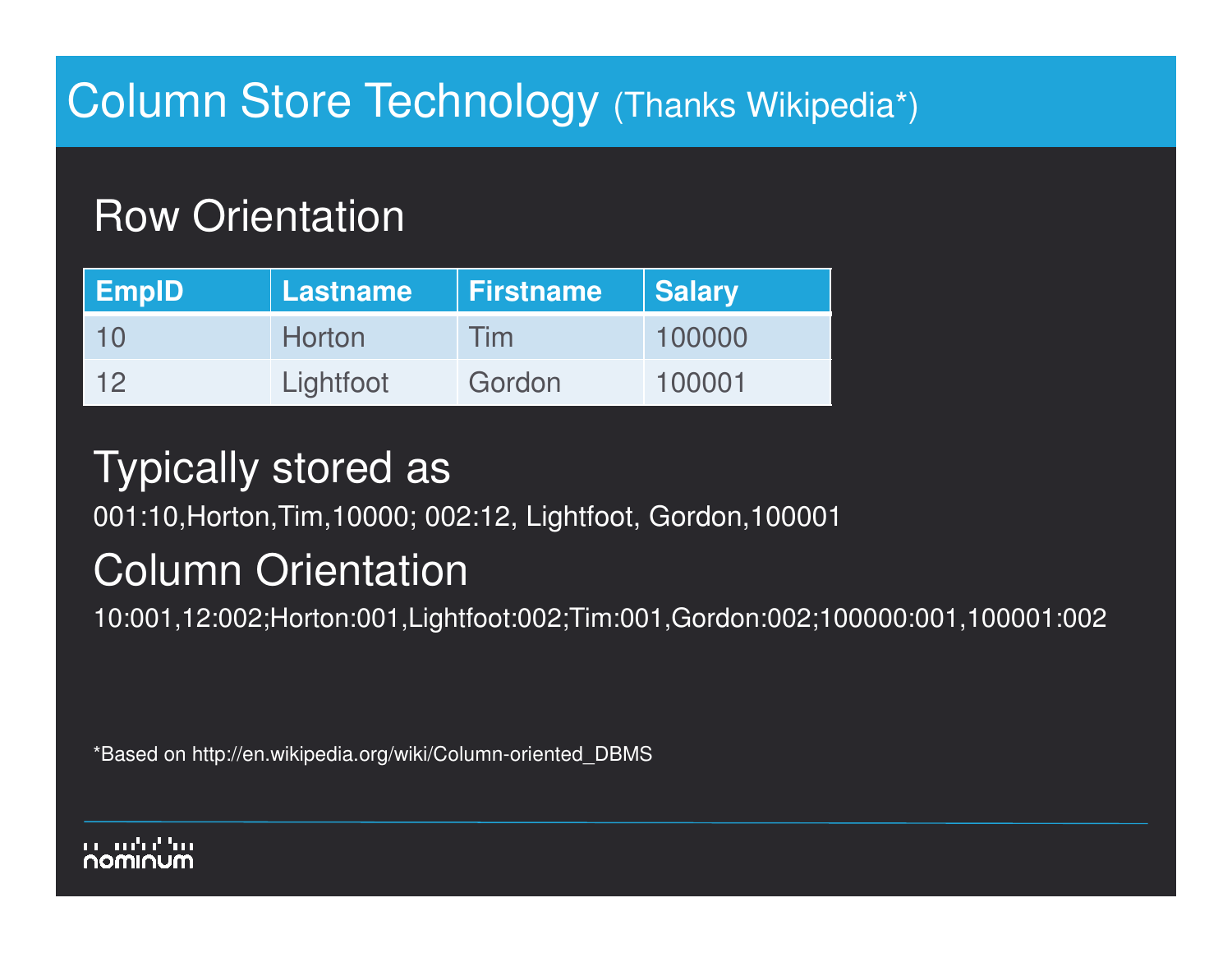## Column Store Technology

Drawbacks:a) Updates (don't bother)

(update table set columnX=x where columnY=y)

Benefits:

- a) Aggregate queries are faster
- b) Loading complete (all values for all columns) is faster
- c) Compression
- d) No indexing\*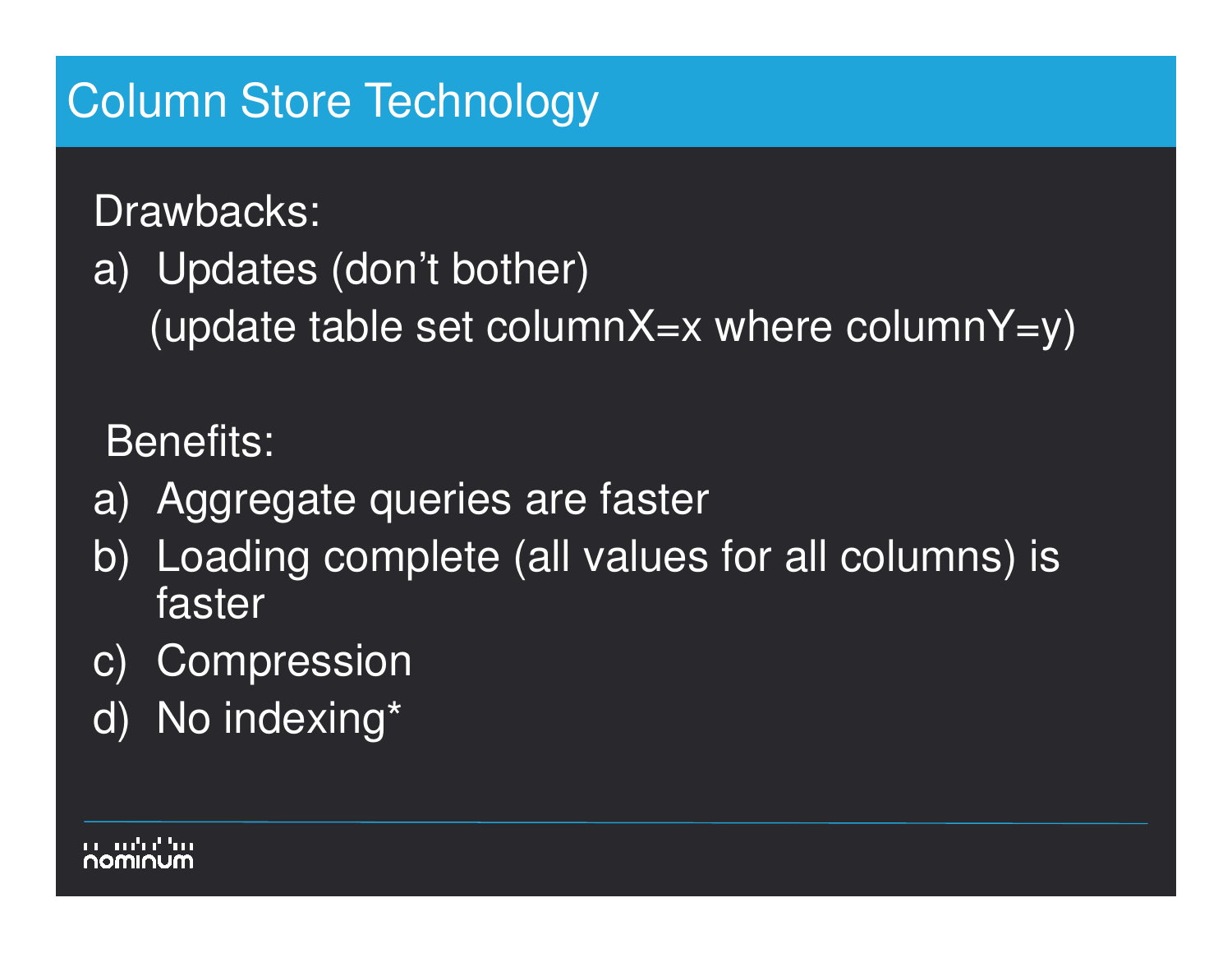## Available Technologies

#### Infinidb

- –GNU License
- $-$  no documen no documented data limits
- Multi Threaded
- Ierner ennren: larger aggregations challenging

#### Infobright

- Commercial license and Community Edition
- 50TB data limit (CE)
- Single Threaded (CE)

#### **Vertica**

- –Commercial license and Community Edition
- 1TB data limit (CE)
- Multi Threaded

Others – SAP Hana, IBM DB2 BLU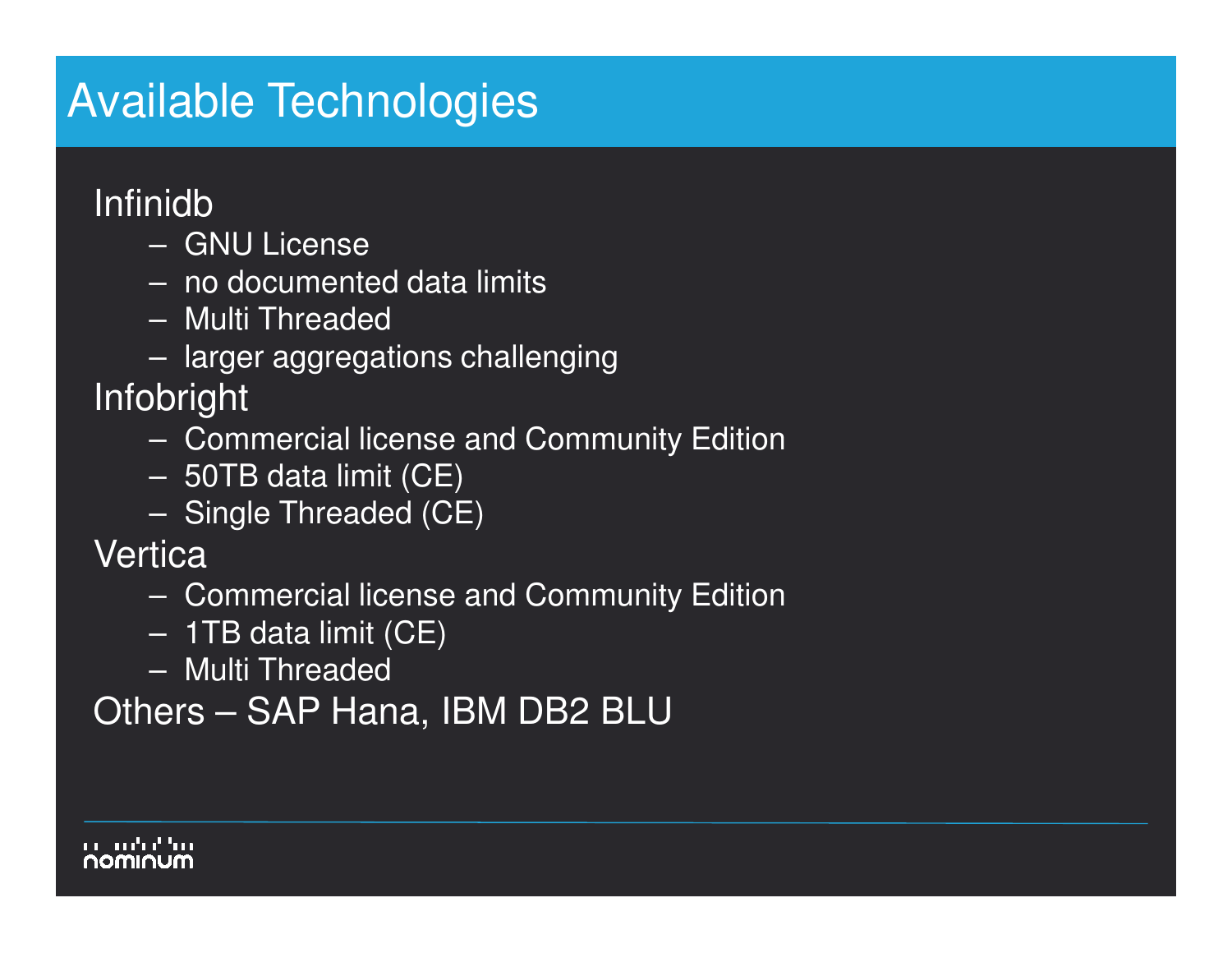## Data Wrangling

For larger datasets  $($   $\sim$ 3+ B rows) Split qnames into components top level domain, second level domainspeeds up partial matches use qname\_sld='nominum.com.' instead of qname=%.nominum.com.'Convert IP Addresses to numbersConvert Flags, etc to numbers gnu parallel is your friend.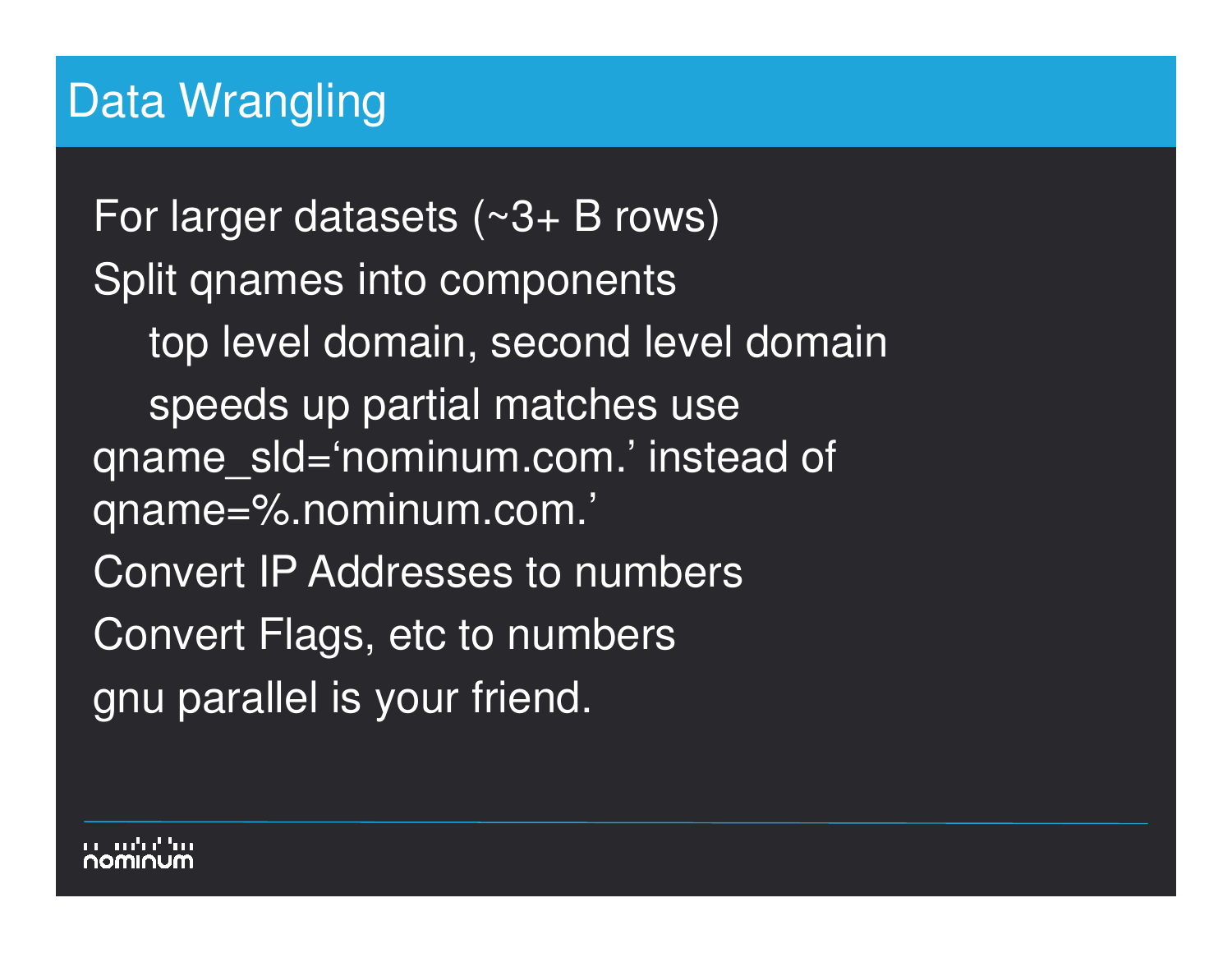### Demo Architecture



Based on http://deadbeefsec.wordpress.com/2013/05/12/bind-dns-query-log-shipping-into-a-mysql-database/

#### יין יהיה יה<br>**WUMMON**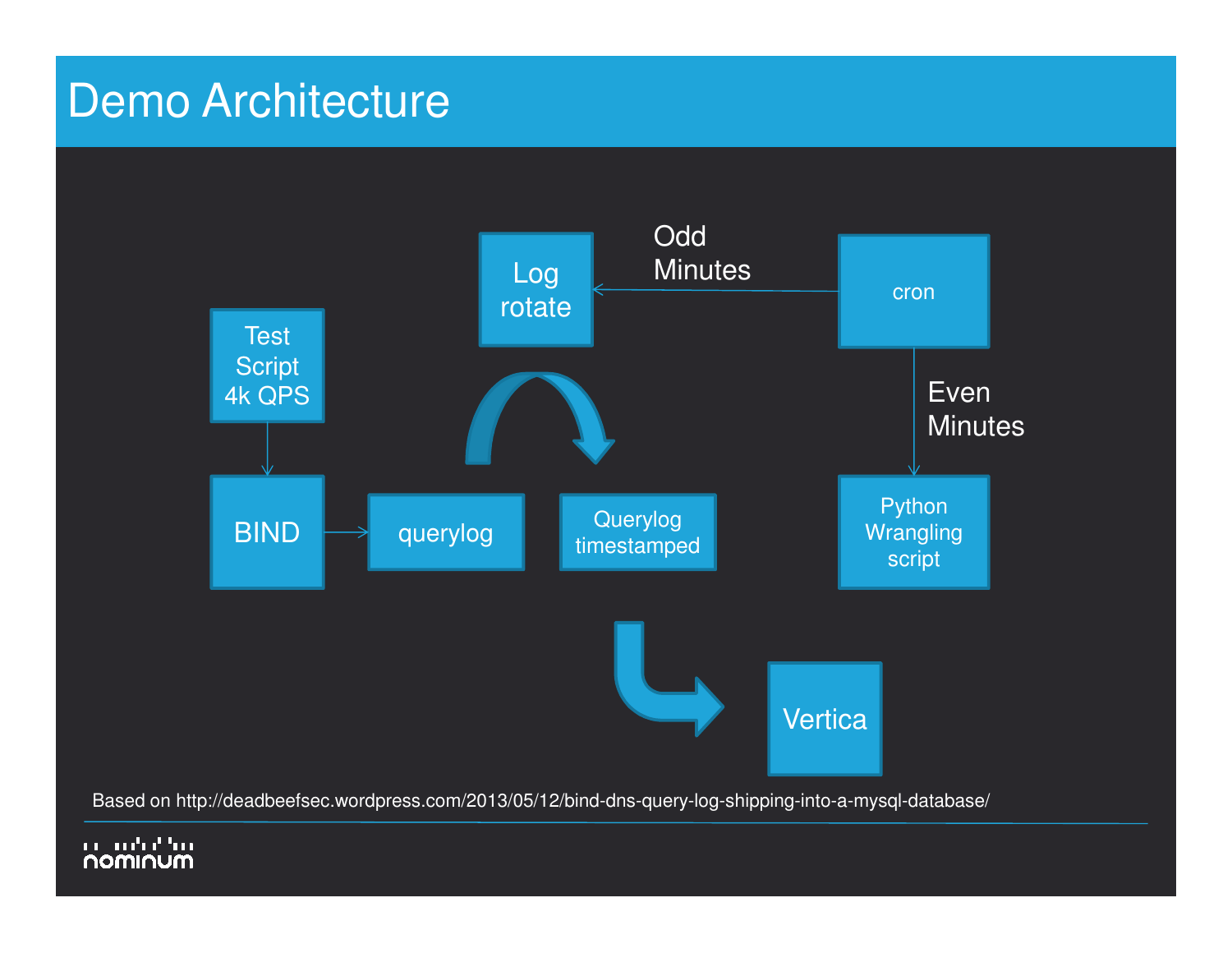### Data Set

24GB, 389M rowsFormatunix timestamp client ip(dotted quad)client portclassrtype flags rcodeqname

an an'ny fari **NOWIUUW**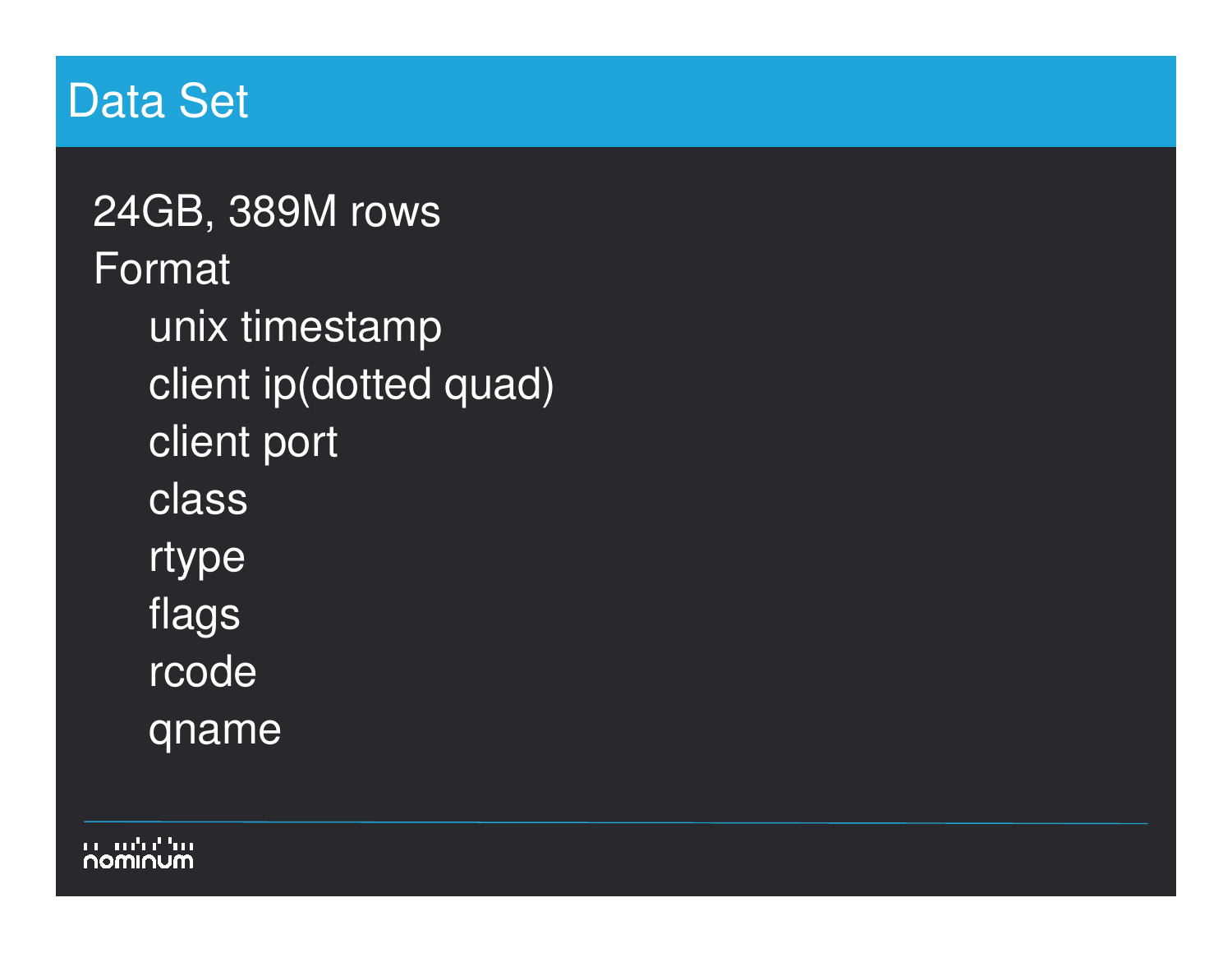# Sample Tasks

Data Loading Rollups by Time Query1: Aggregate queries per hourselect to\_timestamp(ts), sum(count) from dns\_data\_rollup group by to\_timestamp(ts) order by to\_timestamp(ts) asc;Query2: Queries per hour (singletons)select to timestamp(ts), count(\*) from dns data rollup where count=1 group by to\_timestamp(ts) order by to\_timestamp(ts) asc; Query3: Queries per hour by rcode select to\_timestamp(ts), rcode, sum(count) from dns\_data\_rollup group by to\_timestamp(ts), rcode order by to\_timestamp(ts) asc; Query4: Queries per hour by rtype select to\_timestamp(ts), type, sum(count) from dns\_data\_rollup group by to\_timestamp(ts), type order by to\_timestamp(ts) asc;

an andrathan nominum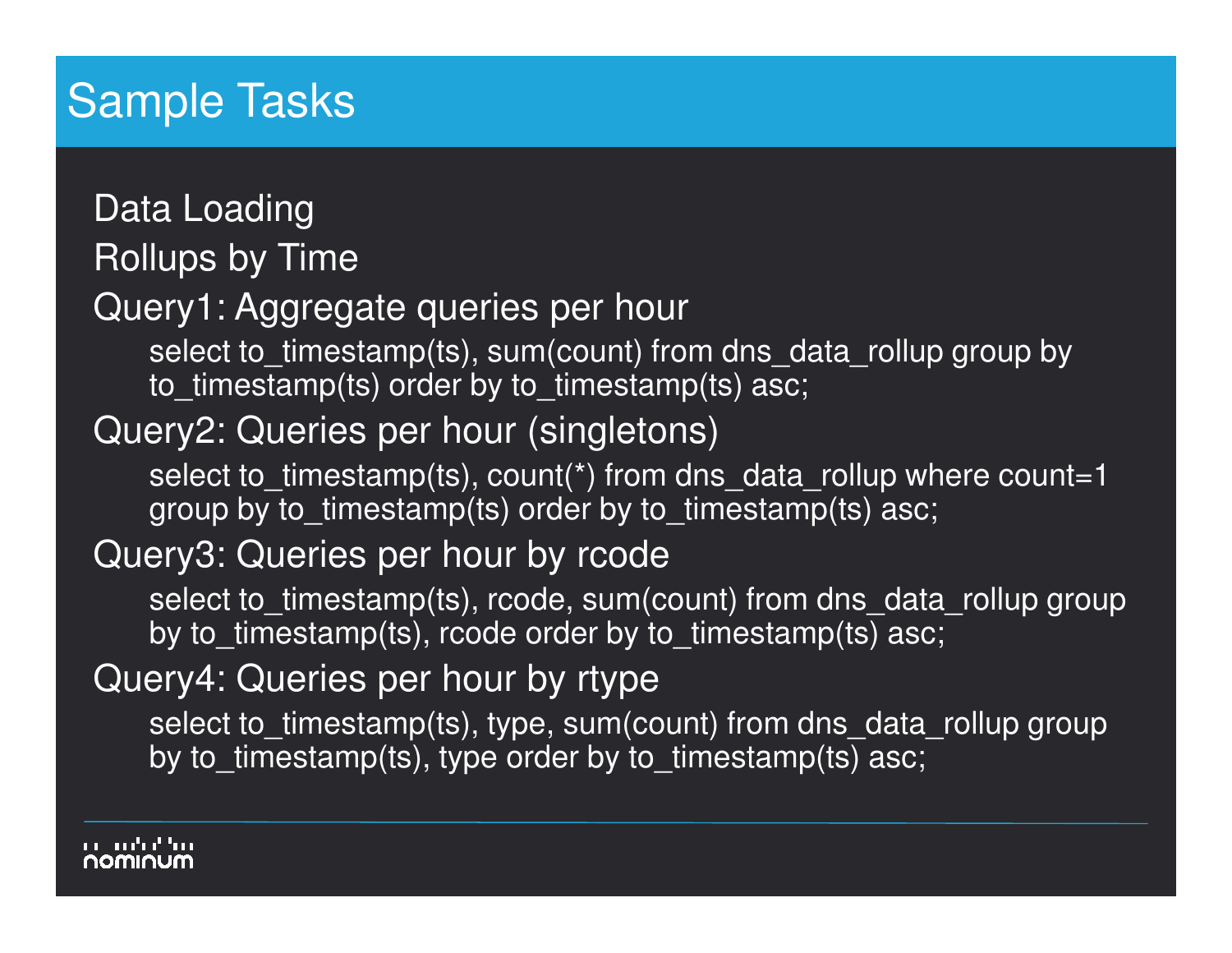# Performance

יין ייטרייט<br>מטחומסה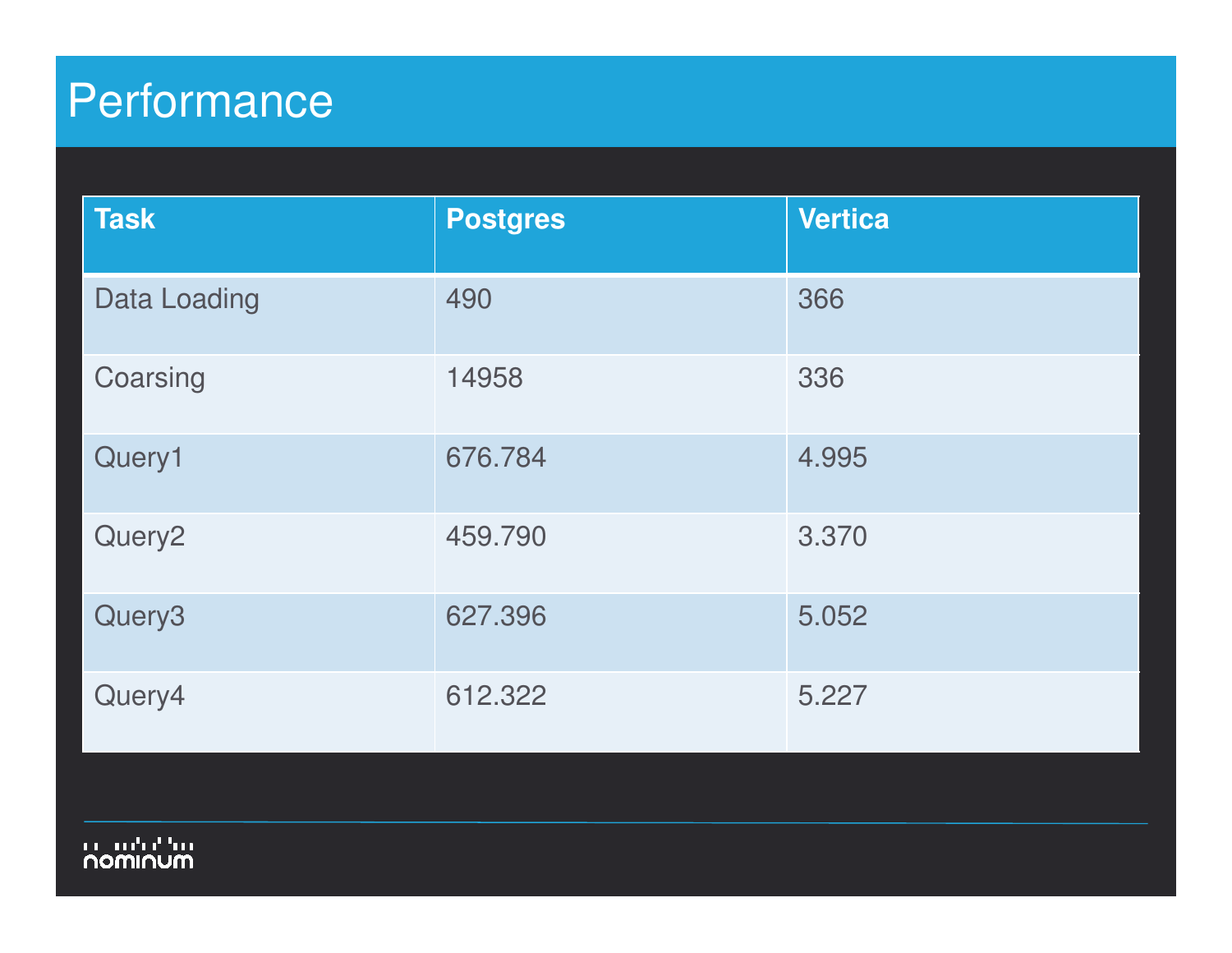# How I Use It

Fast research tool for caching resolver data

- –DOS/PRSD attacks
- $\sim$ looking back over old data for patterns
- csv data generation for reports

Ask your data questions easily

- –Queries are not data science though.
- $\sim$ PRSD + OpenResolverScan Data + Botnet

Single box solution

 $\mathcal{L}_{\mathcal{A}}$ Can be clustered

 Once what you're looking for is documented, pass todata engineering to automate.